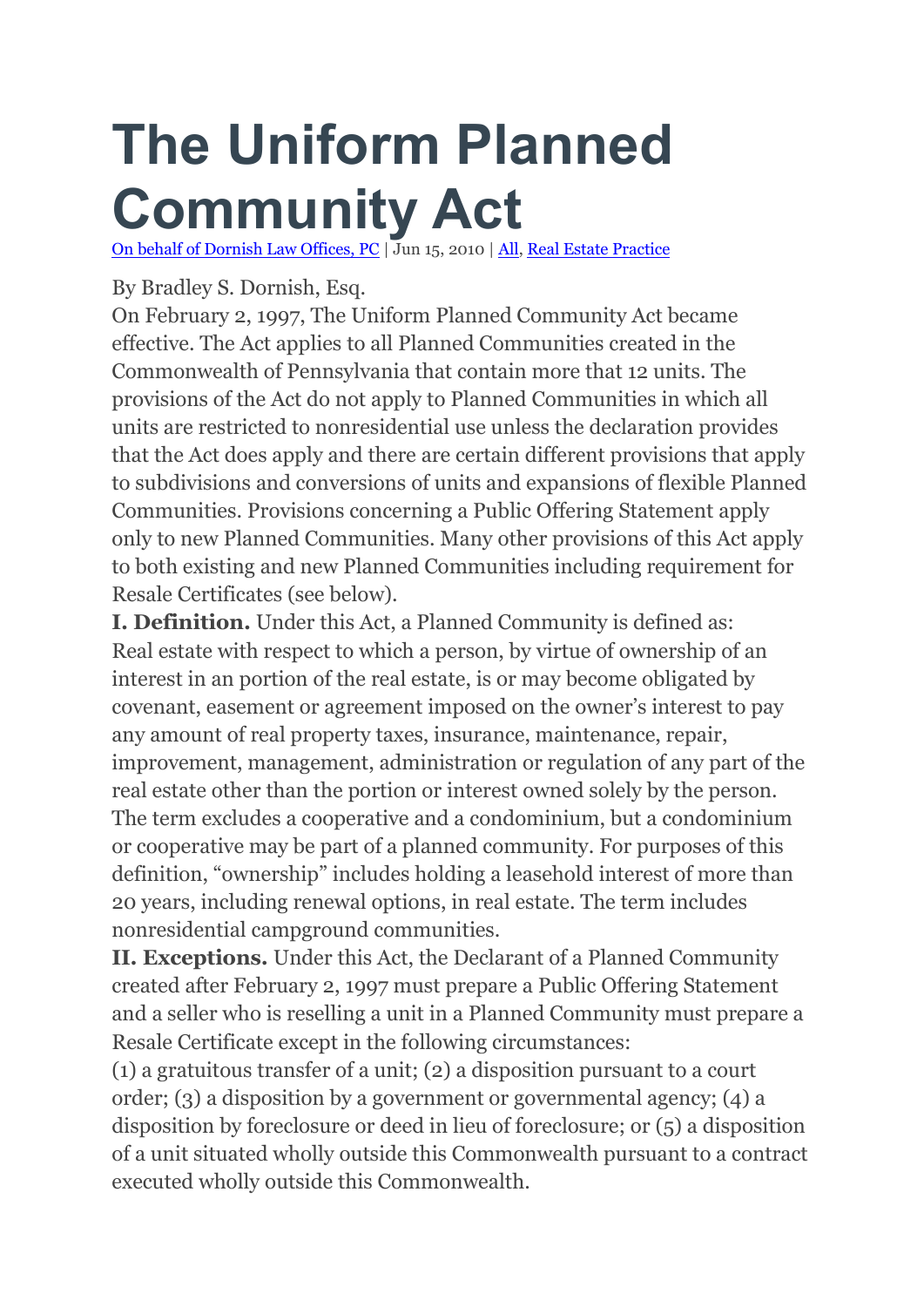**III. Public Offering Statement.** The Public Offering Statement which must be prepared by a Declarant must contain a series of information listed in the Act. A Declarant must provide a purchaser of a unit with a copy of the Public Offering Statement and all amendments thereto prior to the date the purchaser executes an agreement of sale or if no agreement of sale is executed, not later than 15 days before conveyance of the unit. If the purchaser does not receive the Public Offering Statement on time, the purchaser may cancel the agreement within 15 days after receiving the Public Offering Statement and all currently effective amendments. Additionally, if the Public Offering Statement is amended after the purchaser receives it; the purchaser may cancel the agreement of sale within 15 days after receiving the amendment if the amendment materially and adversely affects the rights and/or obligations of the purchaser. Further, any deposit made in connection with the purchase of a unit from a Declarant must be placed in escrow and held by a licensed real estate broker, an attorney admitted to practice in Pennsylvania, a financial institution or a licensed title insurance company.

**IV. Resale Certificates for All Planned Communities.** When a unit owner, other than a Declarant, sells a unit in any Planned Community in Pennsylvania created before or after February 2, 1997 except certain non flexible Planned Communities of more than 12 units, the unit owner must provide the purchaser prior to the execution of any agreement of sale or before the conveyance of any unit if no agreement of sale is executed with a copy of the declaration other than the plats and plans, the bylaws, the rules or regulations of the association and a Resale Certificate containing the certain information listed in the Act.

The association must provide this certificate and the information necessary for the unit owner to comply with this requirement within ten (10) days after a request of a unit owner. The purchaser of the unit will not be liable for any unpaid assessment or fee other than the amount indicated in the certificate prepared by the association. In addition, the unit owner is not liable to the purchaser for the failure or delay of the association to provide the certificate in a timely manner, but the agreement of sale is voidable by the purchaser until the certificate has been provided and for five days thereafter or until conveyance, whichever first occurs. The unit owner is also not liable to the purchaser for any incorrect information provided by the association and included in the certificate.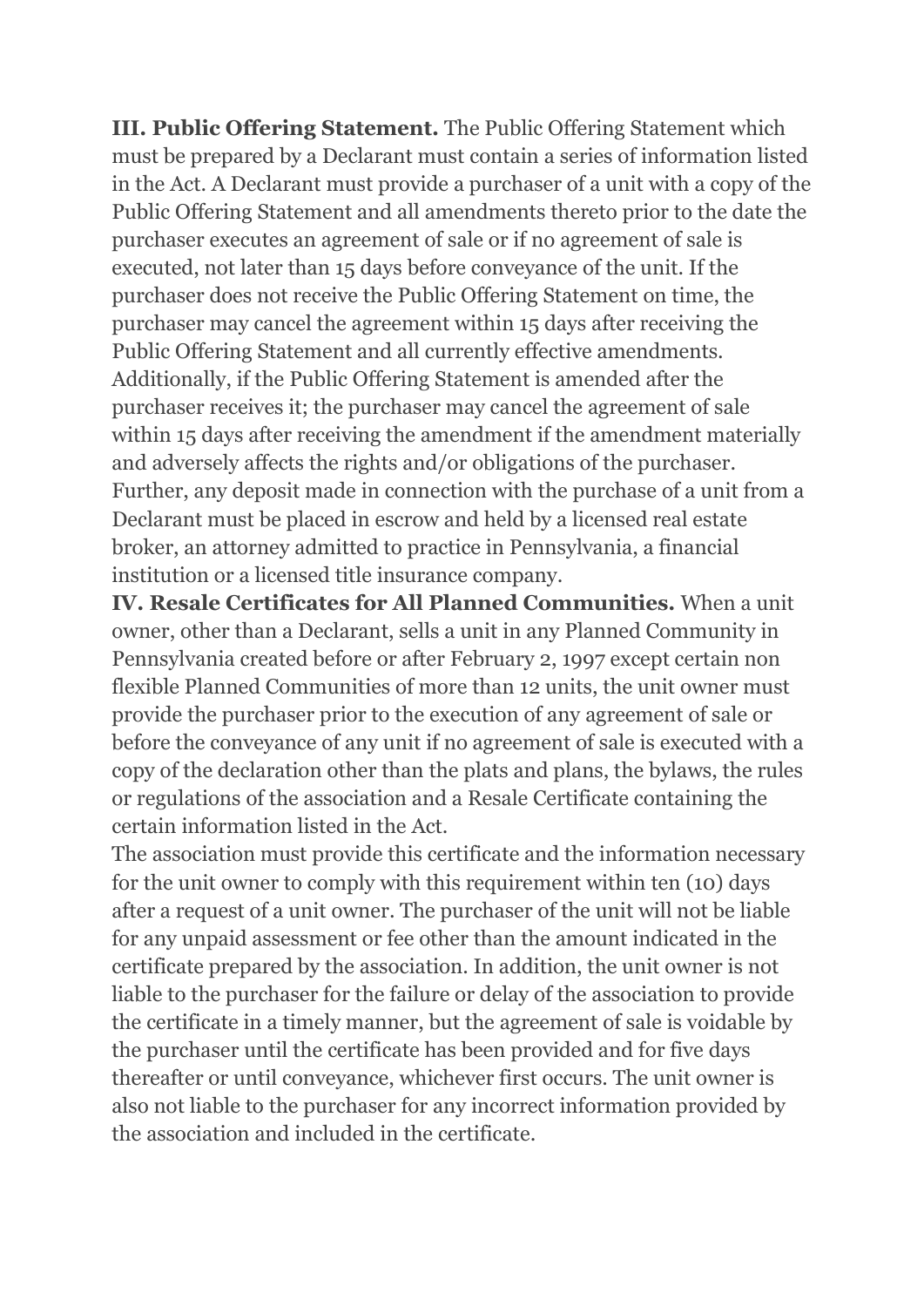**V. Other Provisions of Note in the New Act.** An association may not impose any of the following fees against an owner or tenant of a unit or against any person construction, altering, renovating or repairing a unit in a planned community:

1. A tapping, connection or other impact fee in excess of the actual direct cost incurred by the association for the connection or provision of water or sewer service to a building or improvement;

2. Any fee for the right to construct, alter, renovate or repair a building or improvement except for an inclusive fee for the actual direct costs to the association of certain architectural, aesthetic or landscaping plan reviews or inspections or certain building construction standards or building code reviews if the association imposed certain standards or building codes; 3. Any fee related to construction, alteration, renovation or repair of a unit except as specifically provided above.

A planned community may be created only by recording a declaration executed by all parties whose interest in the real estate will be conveyed to unit owners and by every lessor of a lease which upon expiration will terminate the planned community or reduce its size in the county in which the property is located.

After the declaration is recorded, a sufficient legal description of the unit must contain the name of the planned community, the recording data for the declaration, the county or counties in which the planned community is located and the identifying number of the unit.

A unit owner may make any improvements or alterations to the unit that do not impair the structural integrity or mechanical systems or lessen the support of any portion of the planned community.

The declaration may be amended only by vote of at least 67% of the association, a larger percentage of the association if specified in the declaration or a smaller percentage of the association if specified in the declaration and if all units are restricted exclusively to nonresidential use. A planned community may be terminated only by agreement of unit owners of units to which at least 80% or such larger percentage specified in the declaration, of the votes in the association are allocated.

Foreclosure or enforcement of a lien or encumbrance against the entire planned community or portion thereof does not terminate the planned community or withdraw that portion from the planned community. However, if the lien or encumbrance against a portion of the real estate comprising the planned community was recorded before the declaration,